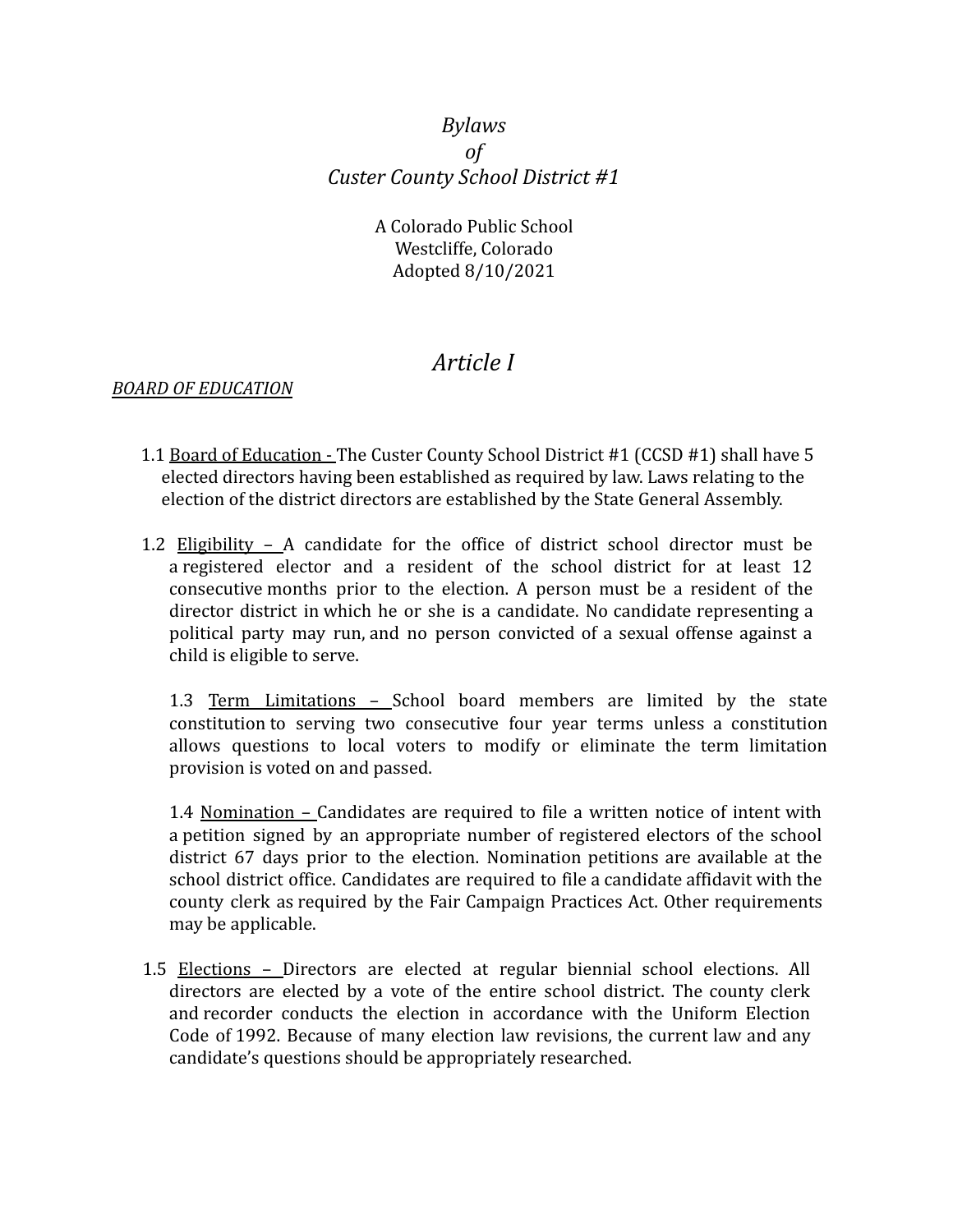- 1.6 Vacancies Director vacancies may occur as directed by CRS 22-31- 129. At the next board of education meeting immediately following the occurrence of a vacancy the board of education shall adopt a resolution declaring a vacancy in the district in which the vacancy occurs and appoint a person to fill the vacancy within 60 days after the vacancy occurrence. If the board fails to appoint someone within that 60 days, the president of the board shall appoint a person to fill the vacancy. A certificate of appointment shall be forwarded to the Department of Education. If the vacancy occurs more than 90 days prior to the next regular biennial school election and the unexpired term is for more than 2 years, an appointee shall serve until the next regular biennial election when the successor for the remainder of the term is elected and has qualified. If the vacancy occurs within the 90-day period prior to a regular biennial election and the unexpired term is for more than 2 years, an appointee shall serve until the next succeeding regular biennial election when a successor for the remainder of the term is elected. Except as otherwise provided in this section an appointee shall serve for the remainder of the unexpired term.
- 1.7 Board Member Recall A school board director may be removed from office through the recall process if the electors of the district feel that such action is advised. The law does not specify grounds for the recall of a board member but rather leaves this to the discretion of the voters. To be valid, a recall petition must be signed by registered electors equal in number to at least 40 percent of those electors who voted in the preceding election at which the director to be recalled was elected. If no such election was held, the petition must be signed by at least 10 percent of the eligible electors. If such a petition is filed, a recall election must be held to determine whether a board member should be removed from office.
- 1.8 Director Access to Records Each School Director shall have access to all school records at all times.

## *Article II*

#### POWER AND DUTIES

- 2.1 Corporate Status of School District The school district is declared to be a body corporate with perpetual existence, and in its name, it may hold property for any purpose authorized by law, sue and be sued, and be a party to contracts for any purpose authorized by law.
- 2.2 Organization of the Board Within 15 days after the election, the incumbent secretary must call a special meeting of the board of education for the purpose of selecting officers of the board. The incumbent president presides until a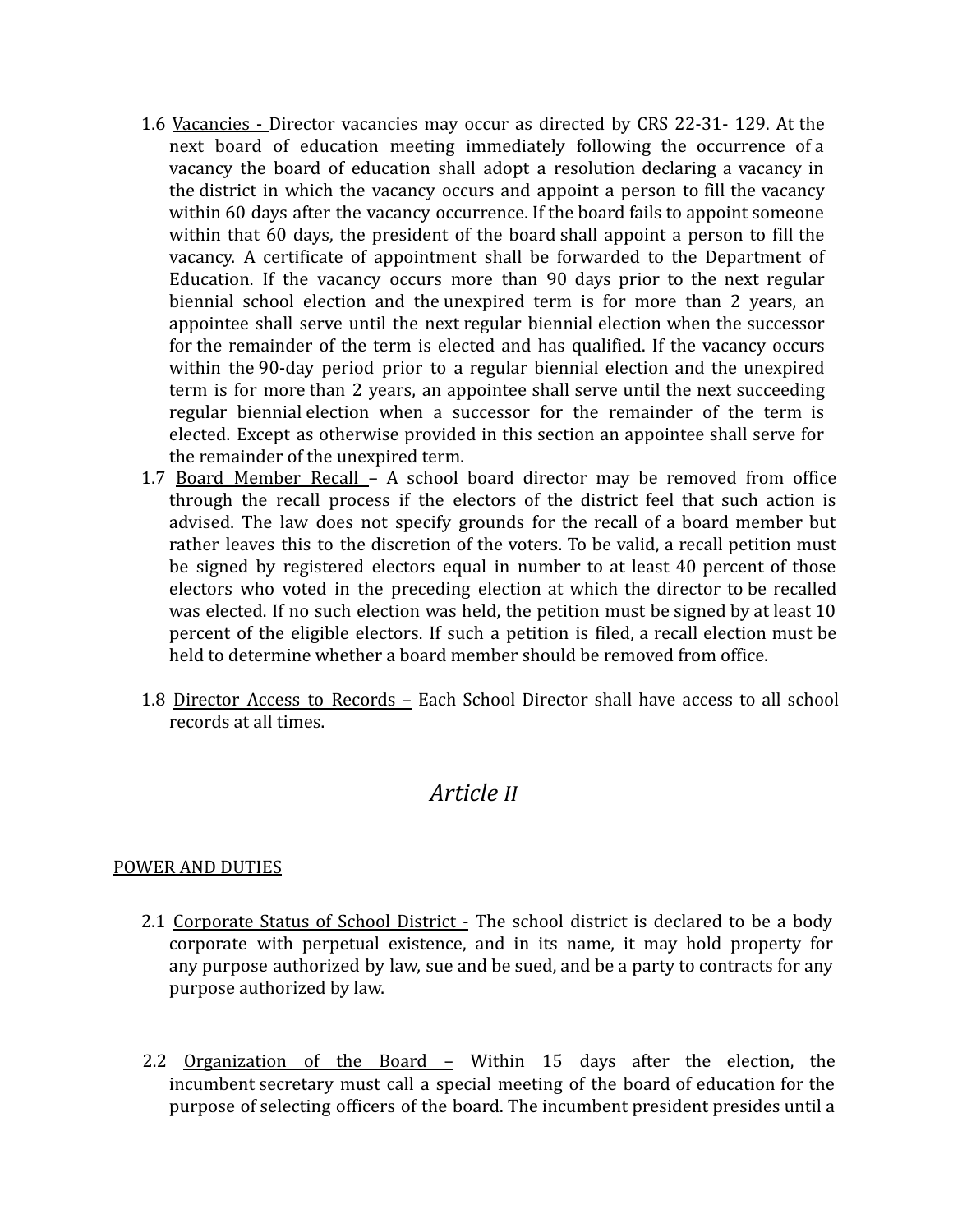successor has been elected and qualified. The officers to be designated are the President, Vice-President and Secretary/Treasurer. The President and Vice-President must be members of the board and are elected by a majority of the board to serve for a term of two years. If a vacancy occurs in either office, the remaining members elect a successor to serve the balance of the unexpired term.

- 2.3 Duties of Officers PRESIDENT The President of the board shall preside at all meetings of the board by law. The President must sign any written contract to which the school district may be a party when such contracts are authorized by the board and must sign all official reports of the district except when otherwise provided by authority as other members of the board. The President must vote on all issues and except for matters pertaining to the conduct of meetings, has decision-making authority no greater than that of other members of the board. VICE-PRESIDENT – In the absence or inability of the President, the Vice-President shall have and perform all of the powers and duties of the President. SECRETARY/TREASURER – The Secretary shall cause notice to given each member of the board of all special meetings of the board and cause minutes of each meeting of the board to be kept and preserved and perform other duties as may be assigned by the board. The District has provided the required surety bond to provide the required coverage for the Secretary/Treasurer. As Treasurer, you are the officer entrusted with custody of the organization's funds, which you spend only by authority of the society or as the bylaws provide. In many organizations, it is also your responsibility to bill and collect dues from members  $[RONR (12<sup>th</sup> ed.)]$ 47:38-39]
- 2.4 Legal Separation of Duties and Powers Colorado law separates the duties of the board from the powers of the board. The duties are those functions that the school district is required to carry out. The powers specified in the law give the board discretionary authority to carry out other functions as deemed necessary. When the law is silent on a question or issue it is generally presumed that the board has no authority to act. Many of the duties required by law may be delegated by the board to the superintendent. Any delegation should include well-defined parameters within which the superintendent will operate.
- 2.5 Meetings Regular meetings of the board are held on the  $2<sup>nd</sup>$  Tuesday of every month at 4:30 pm in the school Library provided that the legal notice and posting requirements, in the designated public place, is met, confirming the meeting, the date, the time, and the place. School board meetings are governed by the *Colorado Sunshine Act (C.R.S. 24- 6401).* All meetings of a quorum (three or more members) at which any public business is discussed or at which any formal action may be taken, are declared to be public meetings open to the public at all times, however, any person who disturbs good order may be required to leave. *Robert's Rules of order* will be our procedural meeting rules of order the open meeting requirements do not apply to chance meetings or social gatherings at which discussion of public business is not the central purpose. Special Meetings of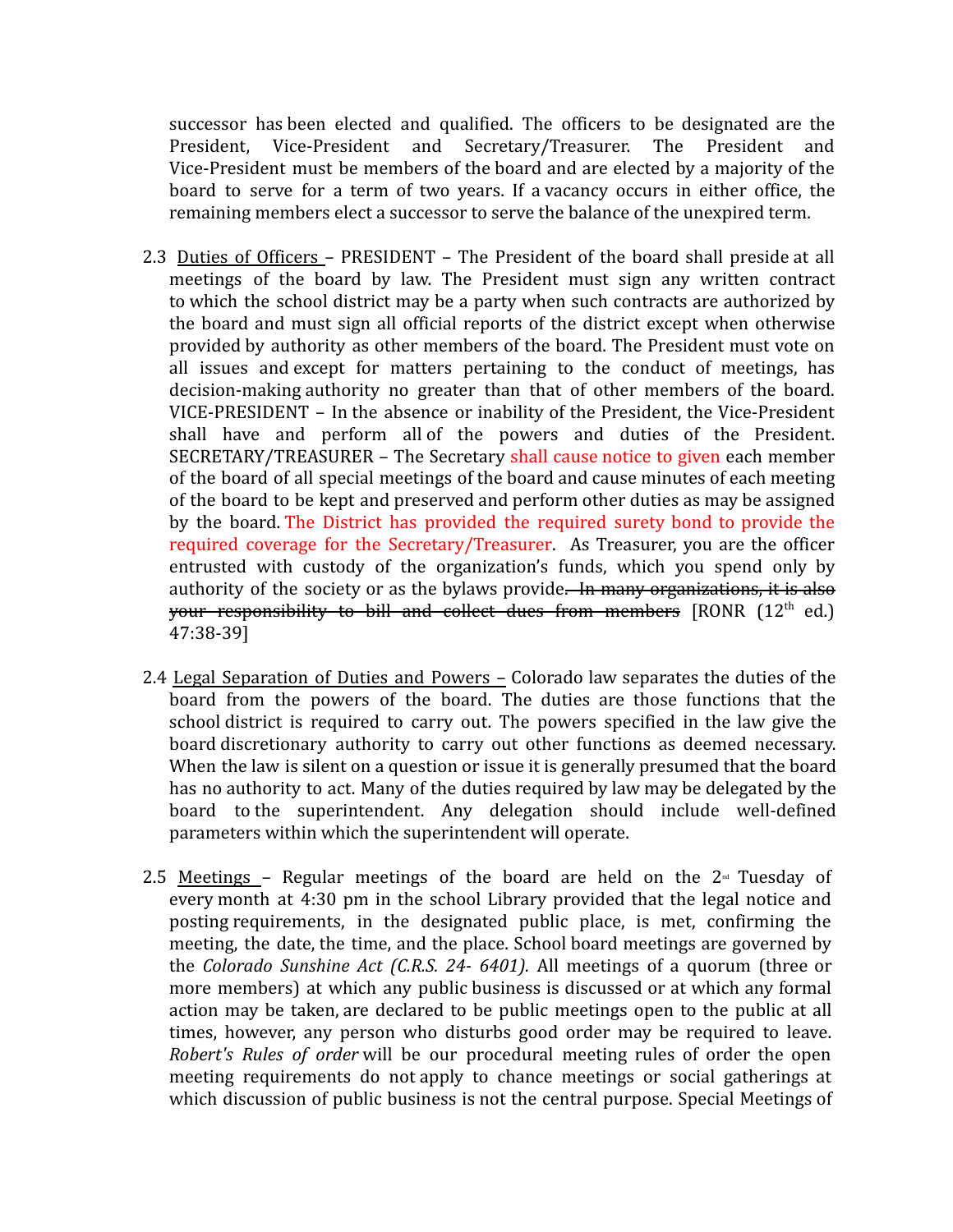the board may be called by the President at any time and shall be called upon written request of a majority of the members *(C.R.S. 22-32- 108).* If a special meeting is called the board Secretary shall cause notice of the meeting to be mailed, e-mailed or delivered to each member of the board stating time, place and purpose of the meeting. The notice must be mailed at least 72 hours before the meeting or placed in the hands of each member no later than 24 hours prior to the meeting start. However, if it becomes necessary to hold a special meeting and proper notice has not been given, an absent member may waive the right to notice and the members in attendance are considered to have waived the notice requirement. No business other than that stated in the notice of the special meeting may be transacted unless all members are present and unanimously consent to consider and transact other business. The board shall cause a recording of each regular and special meeting of the board at which votes are taken and recorded and shall make the recording available to the public. Any request for a copy of the recording shall be granted, provided that person or entity pays the board for the costs incurred. Colorado law establishes that at any regular or special meeting the board may proceed in Executive Session, at which only those persons invited by the board may be present, but no final policy decisions shall be made by the board while in Executive Session [*C.R.S 22-32- 108 (5)].* The specific citation to the statute used to justify proceeding into Executive Session must be noticed and recorded. It takes an affirmative vote of two-thirds of the board to enter into Executive Session. All matters discussed in executive session must remain confidential. The record of an executive session is not considered a public record. All meeting records shall be retained for a minimum of 90-days before the records are destroyed. All voting at any meeting shall be by roll call. The names of the members shall be called alphabetically, and each member present shall orally vote "aye" or "no" upon each question unless excused from voting by the board for good cause. An agenda will be prepared for each meeting of the board consisting of items of business to be brought before the board for consideration and action.

2.6 Specific Duties - To adopt policies and prescribe rules and regulations necessary for the proper and efficient administration of the affairs of the district. That a true and correct copy of these bylaws as well as the policies, rules, and regulations adopted or prescribed by the board to be made available for public inspection at the administrative office of the district during reasonable business hours. To file with the department of education the name, address, and length of term of office of each school director and the name, address, identification of office, and date of election or appointment of the president, vice president, secretary, and treasurer. To employ all personnel required to maintain the operations and carry out the educational program of the district and to fix and order paid their compensation. To cause to be kept complete and accurate financial records of the school district by funds and accounts, maintained on the basis of generally recognized principals of governmental accounting. To determine, prior to the end of a school year, the length of time which the schools of the district shall be in session during the following school year, but in no event shall said schools be scheduled to have fewer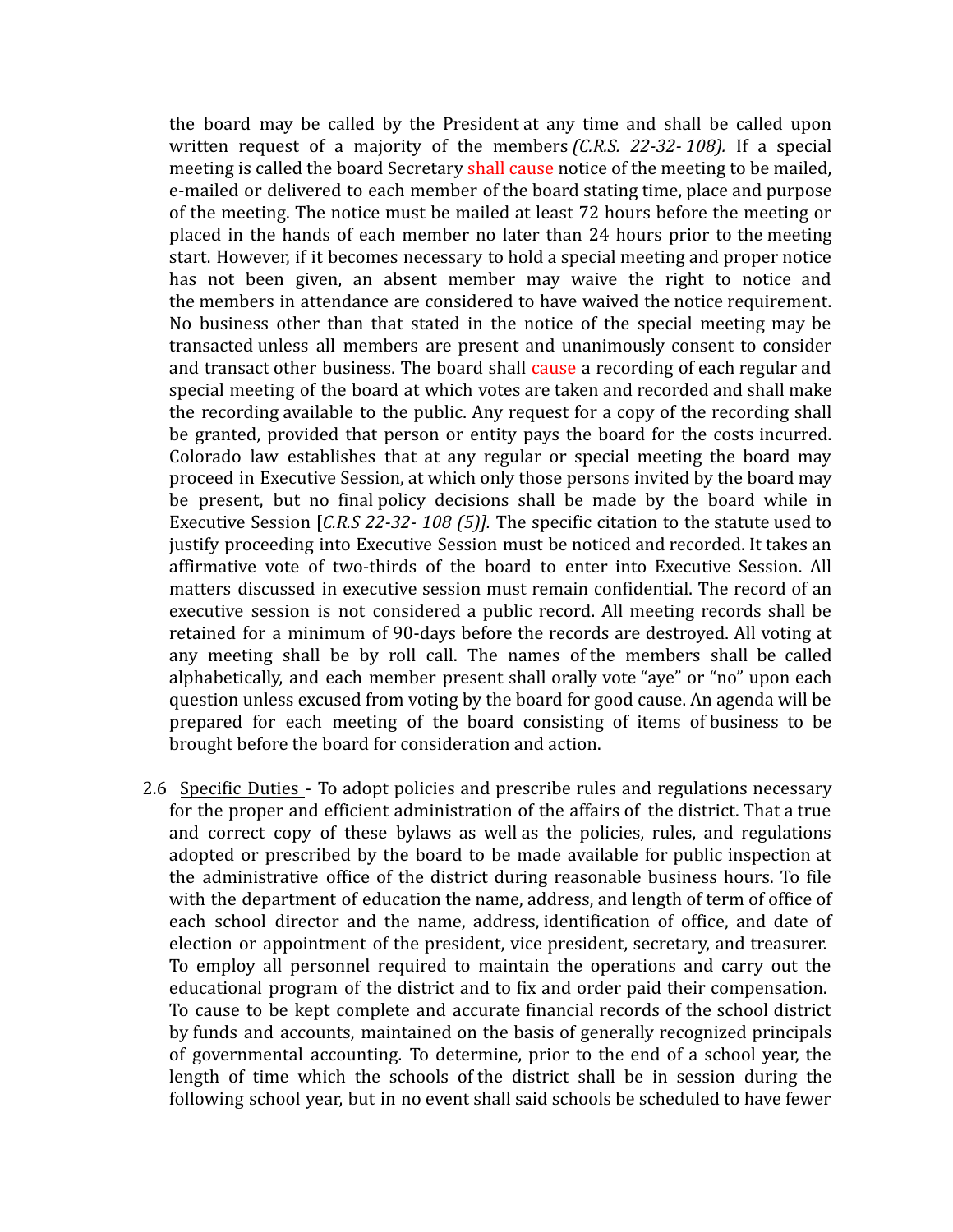teacher-pupil contact and instruction days and hours than that mandated by Colorado law, unless an annual waiver is applied for and approved from CDE as specified in  $22-32-109(1)(n)(1)$ . Prior to the beginning of the school year the district shall provide for the adoption of a district calendar, applicable to all schools within the district. This calendar may be adopted by the board of education, the district administration, or any combination thereof. A copy of this calendar shall be provided to all parents or guardians of all children enrolled in the district. To cause to be erected and maintained a suitable flagstaff with the necessary attachments for the proper display of flags, properly sized, displayed and properly maintained and administered. To determine the educational programs to be carried on in the schools of the district and to prescribe the textbooks for any course of instruction or study. A safe school plan must be adopted by mandates dictated by *C.R.S. 22-32-109.1.* This sub section of Article II of these bylaws, have further comprehensive mandates reflected in active policies of the board and additional requirements and specifics in Colorado School law.

- 2.7 Open School Policy The board of education shall adopt an open school policy to allow parents and members of the school district board of education reasonable access to observe classes, activities, and functions at the schools upon reasonable notice to the school administrator's office.
- 2.8 Employment of Personnel Although seeking out and screening teacher candidates is a proper administration function the board has district policies and guidelines for the appointment and selection of candidates. The board will review the appointment recommendations made by the superintendent or administrative staff regarding instructional personnel and pass judgment. The superintendent should expect to be held accountable for the performance of all employees. The board is legally responsible for the appointment of *all* personnel. The district is required to conduct reference checks of applicants and to see that the applicants selected for classified positions are fingerprinted. Personnel employment means any job or position in which any person may be engaged in the service of a school district for salary or hourly wages, whether full time or part time and whether temporary or permanent.
- 2.9 Director Conduct and Individual Authority and Representation Each member of the board has an equal right to be heard on matters of concern. Each has an equal responsibility to do a fair share of the work, to follow the policies developed by the board as a whole and to accept his or her share of the criticism when the board is under fire. The board must work as a team and take credit or blame as a team. As a matter of ethical practice, board members should be prepared to accept decisions made by a majority vote. Even though individual directors represent individual districts each director must know he or she has been elected to represent the interests of all students and citizens of the entire district. An individual board member does not have the right to speak for the rest of the board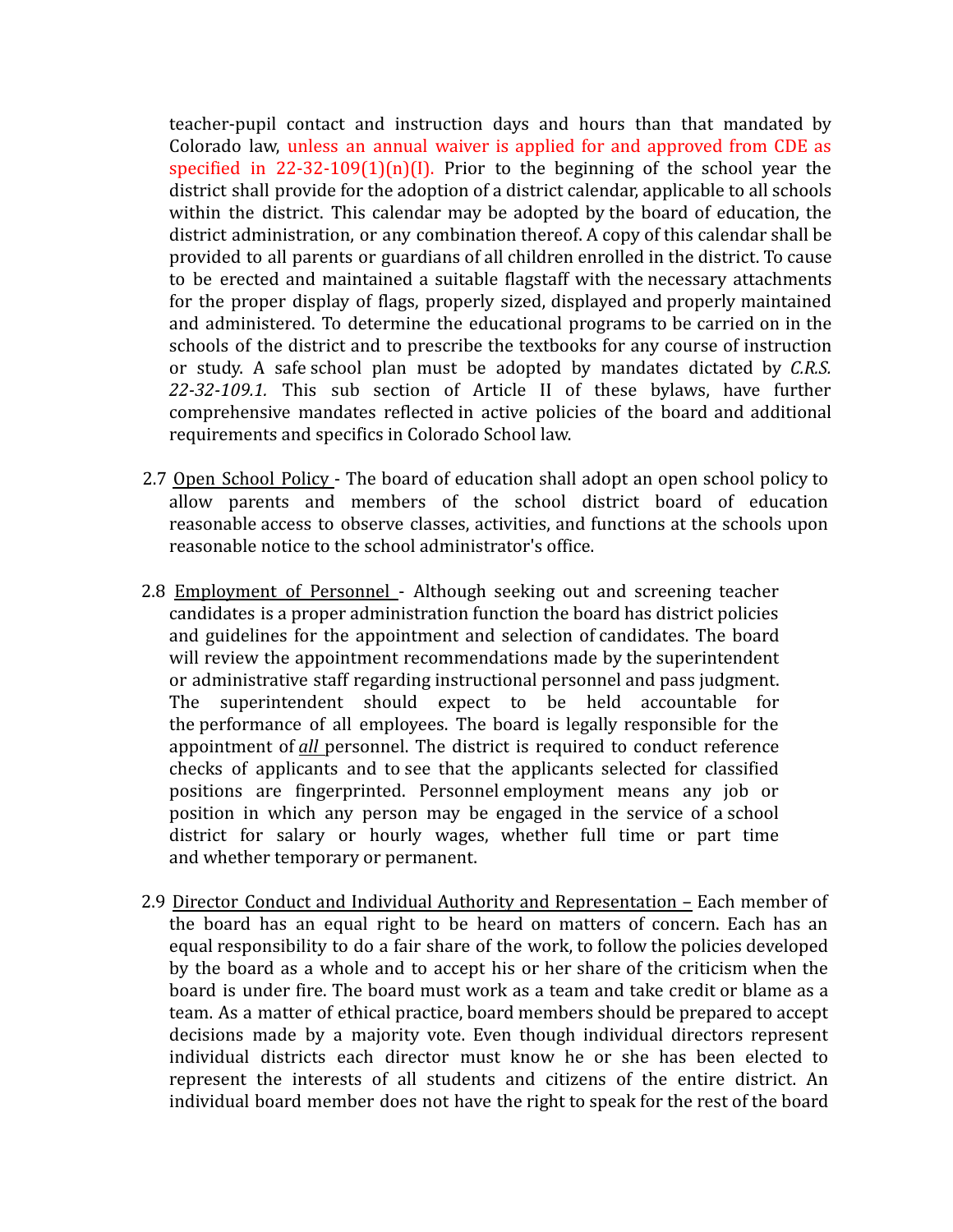unless specifically authorized by the board to do so. Our power is only legitimate as a board unit in whole and we have no official power or powers as individual directors unless the board has specifically authorized a specific action or director to specifically act. Discretion is advised relative to making statements to the press or letters to the editor and should refrain from signing such documents as a member of the board. Public office is not to be used for the profit, gain or private interest of any individual. A board member who has a personal or private interest in any matter proposed or pending before the board shall disclose that interest to the board. Board director conflicts of interest are specifically addressed in board policy and *C.R.S. 22-32-109 (1) (y).* It is likely that every member of the board will hear complaints or expressions of concern about district operations and although it is important to listen with respect and sincerity it is advisable to refer the person to the superintendent or administrator who has responsibility in that particular area. It is rarely advisable for a board member to assume direct responsibility for a problem, particularly when student or staff relations are involved. A board member who attempts to exercise individual authority over the administration or other staff undermines the superintendent's authority and the board's own ability to effectively govern. When meeting or speaking in front of a group the board member must make clear he or she is speaking for himself or herself, not for the board. Utilizing ethical practices and respect district welfare will supersede individual disagreements and we will treat each other's opinions with respect and courtesy, no matter how much we may disagree on an issue.

2.10 Superintendent Evaluation - The responsibility to evaluate the Superintendent's performance rests exclusively with the board. On an annual basis, the board will prepare a written evaluation of the Superintendent based on the Superintendent's performance strengths and weaknesses, recommendations and any plans for improvement. There should be mutually agreed upon mission, purpose, and performance goals discussed and monitored during the year. The evaluation process should be an ongoing process, not a single event. The board and the Superintendent should determine the best way to monitor progress on an ongoing basis.

## *Article III*

#### *COMMITTEES AND RELATIONSHIPS*

3.1 Accountability Committee and Legal Requirements - Colorado law requires each board of education to appoint or create a process for election of an advisory committee for accountability (*C.R.S. 22-11-401 through 406).* The committee has statutory responsibilities for the implementation of the accountability law. There are several specific steps to follow and deadlines to meet in the accountability process, which are established in state statute. State law requirements on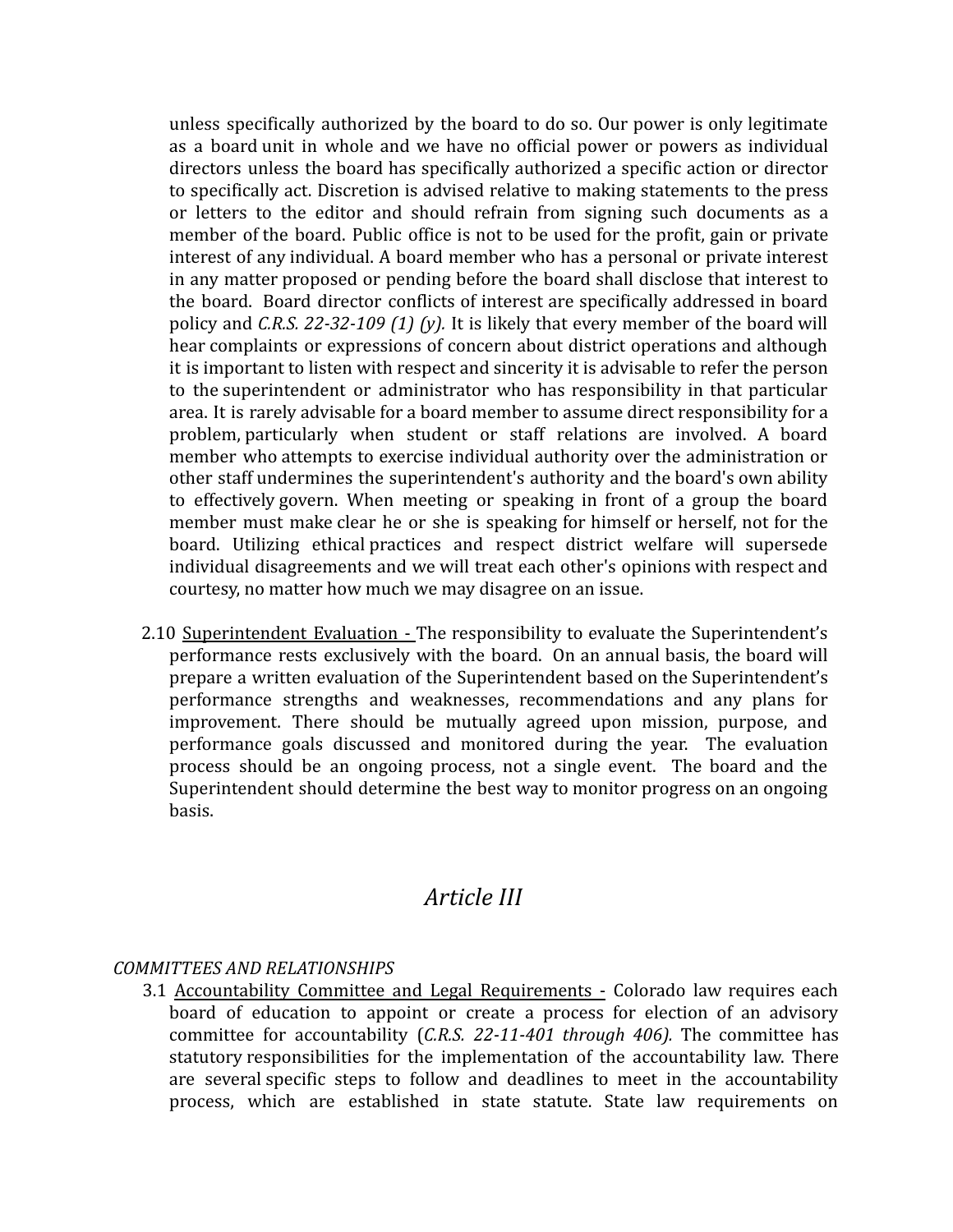committee makeup and report requirements can be found in the accountability committee by laws and in Colorado state school law.

- 3.2 Advisory Committees The board may find it advisable, at times, to establish an advisory committee to study and make recommendations with respect to a special or specific district need. It is advisable that a cross section of the community should be represented. The specific role and function of any advisory committee must be stated from the outset. It is imperative that the advisory committee members know that the board will give serious consideration to the committee's advice but, the board cannot commit itself to accepting all of the committee's recommendations or delegate its decision-making responsibility. The board must ensure follow- through with committees. Also, there may be other advisory committees that state or federal law requires the district to form.
- 3.3 County Official Relations It is imperative to develop and maintain efficient cooperation and communication with official county representatives and entities. Law enforcement, fire department, human services, commissioners and the county clerk are all entities that benefit our effectiveness and aid in our disposition of duty. The safe and efficient operation of our district is directly impacted by the relationships we develop and maintain with these important agencies and persons.
- 3.4 State Official Relation To develop strong relationships at the state level can create allies for the board and the district. Whether communicating our perspective and needs to the state general assembly or working with regulatory agencies to better understand and clarify our mandated responsibilities or powers, knowledge of state officials and process is paramount in our due diligence and professional development. It will be encouraged for designated members of the administration and board to attend and actively participate in professional development opportunities and meetings, seminars and presentations that will allow us learning opportunities as well as opportunities to represent our district and its agendas. Other important state organizations that require knowledge in and possible interaction with includes the Colorado High School Activities Association (CHSA), Colorado Association of School Boards (CASB), Colorado Association of School Executives (CASE), South Central BOCES, and Colorado Education Association (CEA).
- 3.5 Colorado Department of Education and State Board of Education We recognize the importance of building, maintaining, and monitoring the business of both the Colorado Department of Education and the State Board of Education. The Colorado State Constitution provides that the general supervision of public schools shall be vested in the State Board of Education whose powers and duties are prescribed by law. The State Board is also a political body and by its nature requires proficient monitoring. Opportunities to attend and speak with and to members of the State Board of Education should be promoted. It is important to take advantage